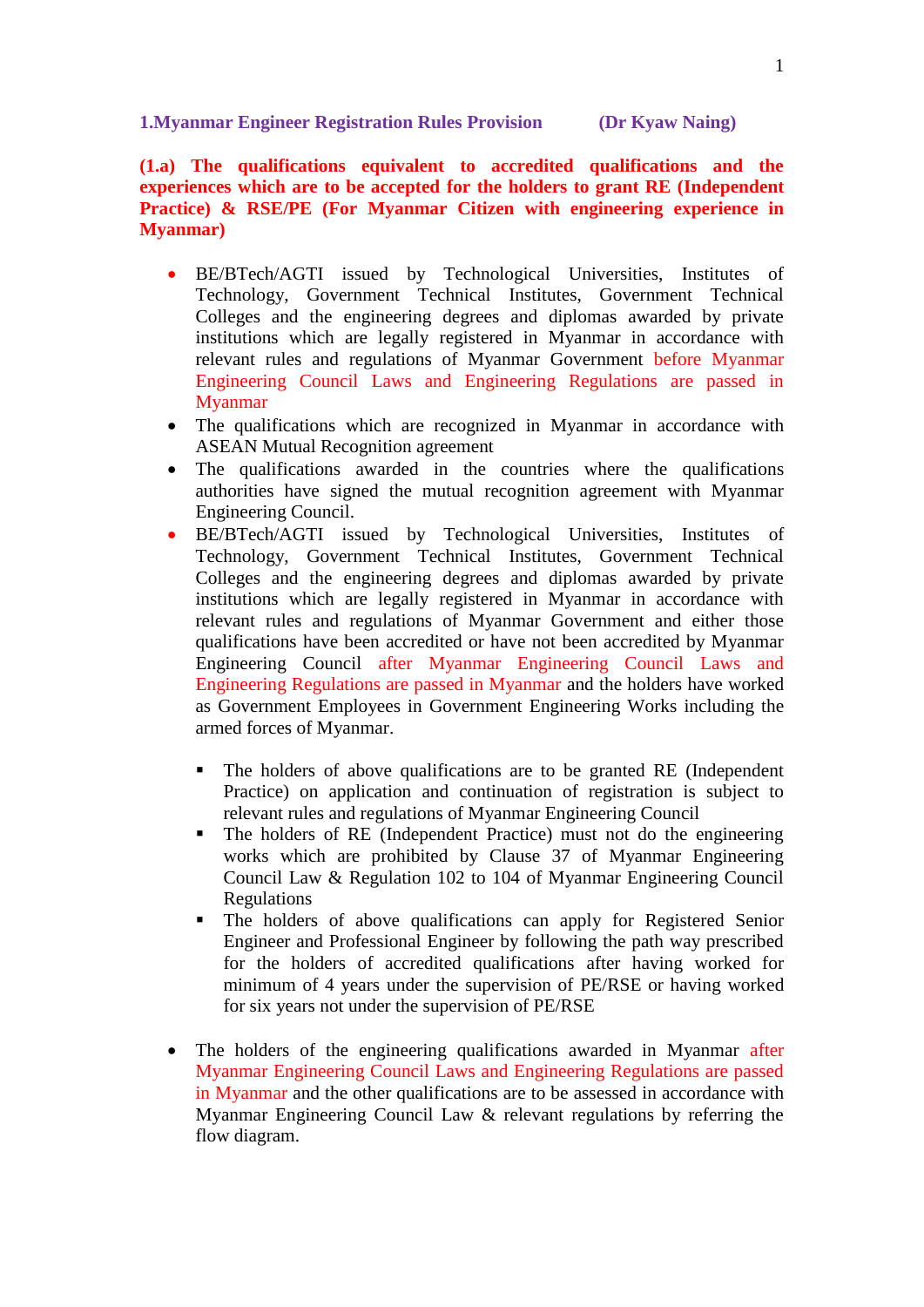**(1.b) The qualifications equivalent to accredited qualifications and the experiences which are to be accepted for Engineering Academic working in TUs and GTCs of Myanmar to grant RE (Independent Practice) & RSE & PE** 

- BE/BTech/AGTI issued by Technological Universities, Institutes of Technology, Government Technical Institutes, Government Technical Colleges and the engineering degrees and diplomas awarded by private institutions which are legally registered in Myanmar in accordance with relevant rules and regulations of Myanmar Government before Myanmar Engineering Council Laws and Engineering Regulations are passed in Myanmar
- The qualifications which are recognized in Myanmar in accordance with ASEAN Mutual Recognition agreement
- The qualifications awarded in the countries where the qualifications authorities have signed the mutual recognition agreement with Myanmar Engineering Council.
- BE/BTech/AGTI issued by Technological Universities, Institutes of Technology, Government Technical Institutes, Government Technical Colleges and the engineering degrees and diplomas awarded by private institutions which are legally registered in Myanmar in accordance with relevant rules and regulations of Myanmar Government and either those qualifications have been accredited or have not been accredited by Myanmar Engineering Council after Myanmar Engineering Council Laws and Engineering Regulations are passed in Myanmar and the holders have worked as Government Employees in Government Technological Universities/ Government Technical Colleges and other Government training institutions
	- The holders of above qualifications are to be granted RE (Independent Practice) on application and continuation of registration is subject to relevant rules and regulations of Myanmar Engineering Council
	- The holders of RE (Independent Practice) must not do the engineering works which are prohibited by Clause 37 of Myanmar Engineering Council Law & Regulation 102 to 104 of Myanmar Engineering Council Regulations
	- After having co-operated with Myanmar Engineering Council in the aspect of teaching and assessing the students in Graduate Engineer/ Engineering Technologist capstone assessment 1 and 2 for the period as specified by Myanmar Engineering Council, the engineering academics of TUs/GTCs can apply for Registered Senior Engineer and Professional Engineer by following the path way which can be
		- Intensive Portfolio Presentation + Interview OR
		- Well established professional outcome + Interview OR
		- Specialist area thesis  $+$  interview
		- RSE  $&$  PE Licences are to be endorsed with Engineering Academic
		- The endorsement to practically perform the specific type of engineering task will depend on further presentation of the evidences of competencies to perform that work.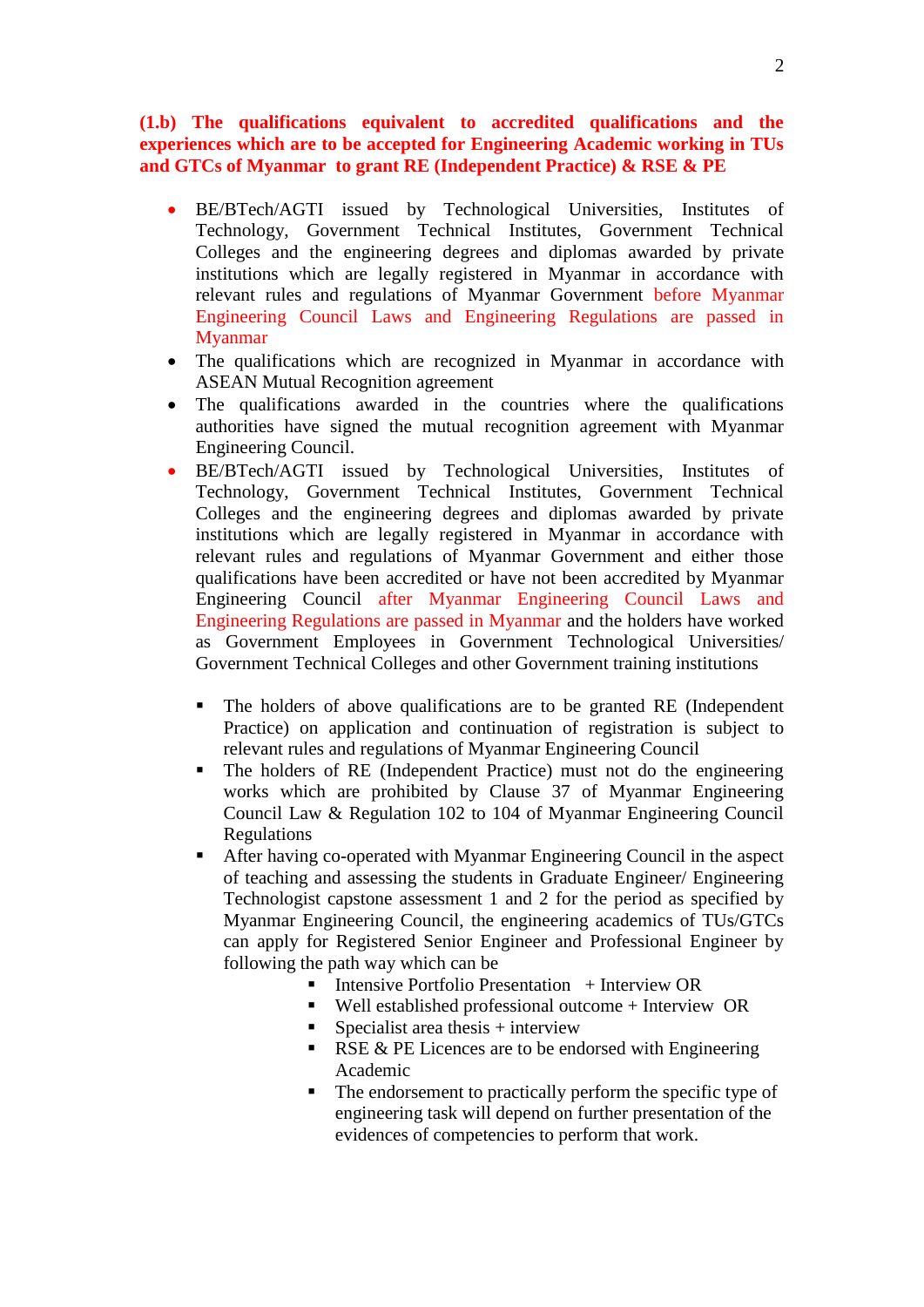## **2.Foreign qualifications assessment guideline for Myanmar citizens**

### **(2a)Myanmar citizens with foreign engineering experiences**

(2a-1)Myanmar citizens with foreign engineering experiences who possess BE/BTech/AGTI issued by Technological Universities, Institutes of Technology, Government Technical Institutes, Government Technical Colleges and the engineering degrees and diplomas awarded by private institutions which are legally registered in Myanmar in accordance with relevant rules and regulations of Myanmar Government before Myanmar Engineering Council Laws and Engineering Regulations are passed in Myanmar.They can be granted RE (Independent Practice) on application.

- They must not do the engineering works which are prohibited by Clause 37 of Myanmar Engineering Council Law & Regulation 102 to 104 of Myanmar Engineering Council Regulation.
	- To apply for RSE and PE, unless they have worked in engineering works in Myanmar for at least six years, their foreign experiences are to be accepted for applying for RSE and PE under the pathway prescribed for the holders of accredited qualifications subject to meeting of the following requirements.
		- Payments of income taxes to Government of Myanmar & evidences of the payment of taxes.
		- The foreign experiences must be gained in engineering works.

(2a-2) Myanmar citizens with foreign engineering experiences who possess the engineering qualifications awarded in Myanmar after Myanmar Engineering Council Laws and Engineering Regulations are passed in Myanmar or the holders of overseas engineering qualifications or the engineers who did not pay income taxes to Government of Myanmar are to be assessed in accordance with Myanmar Engineering Council Law & relevant regulations to apply for RE/RSE and PE under the route prescribed for Non accredited qualifications by referring the flow diagram and the provisions in 2b and 2c.

# **(2b) Myanmar citizen with academic and or ASEAN Mutual Recognition Qualifications & The Professional Qualifications obtained from the countries which engineering standards and reference materials are widely used international engineering techniques**

Myanmar citizens with ASEAN Mutual Recognition Qualifications at Engineering Technologist or Professional Engineer level can apply for

 Trainee Engineer/ Trainee Engineering Technologists / RE (Supervised Practice)/RE (with independent practice), RSE /PE depending on their qualifications and experiences in accordance with Myanmar Engineering Registration Rules.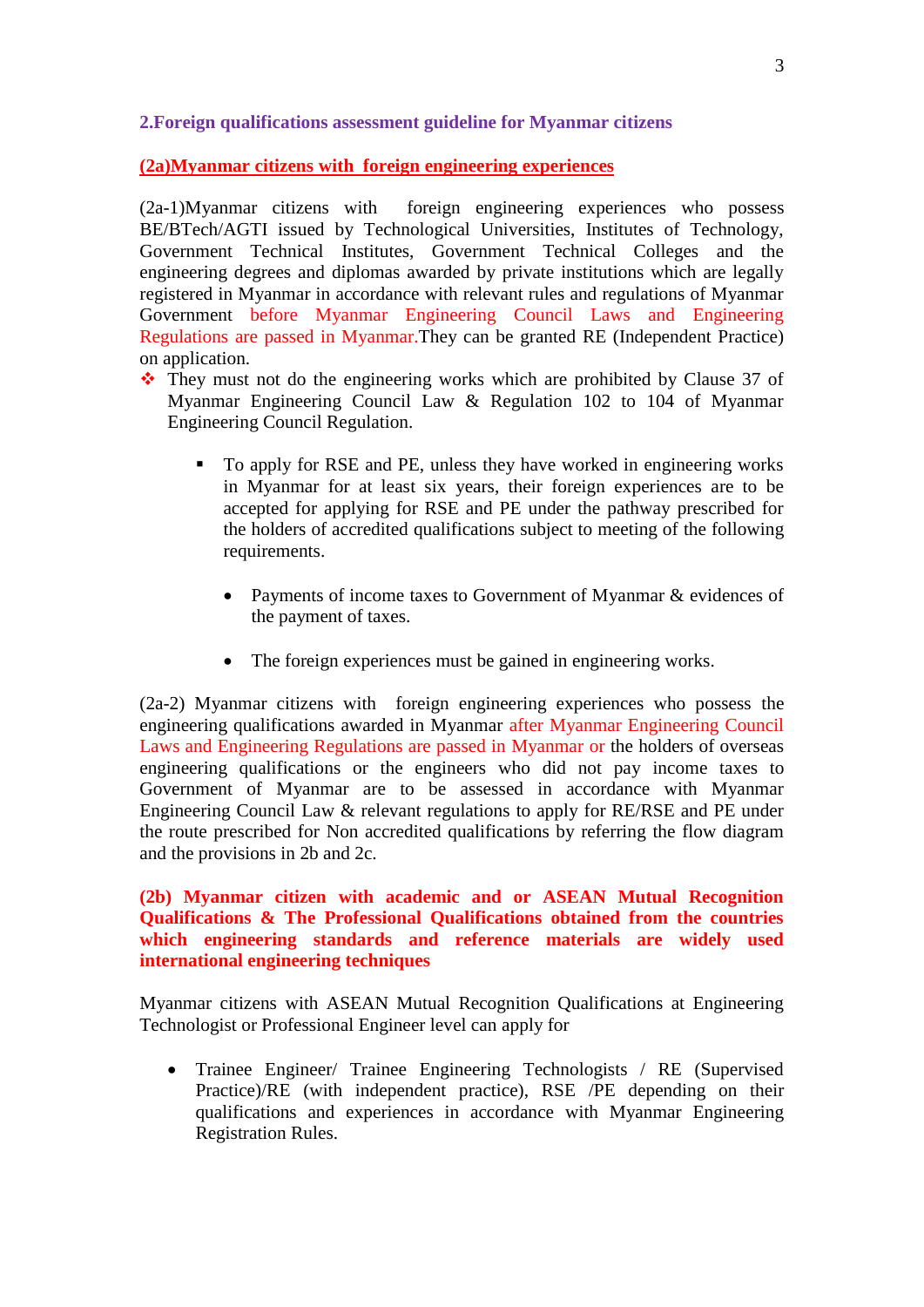# (2b1)ASEAN Engineer/ ASEAN Engineering Technologist

Those with ASEAN Engineer is to be registered as RSE and progress to PE is subject to completion of the requirements to progress from RSE to PE

Those with ASEAN Engineering Technologist- needs to present Engineering Report & undergo the interview to be granted RSE and the progress to PE is subject to completion of the requirements to progress from RSE to PE

# (2b 2)Type of Qualifications other than ASEAN Engineer & ASEAN Engineering Technologist

The Engineering Institutions listed in AFEO.(ASEAN Federation of Engineering Organizations)

The holders of Academic and/ or Professional Recognition by the following AFEO Member Organizations

- **[Pertubuhan Ukur Jurutera & Arkitek \(PUJA\)-](http://www.puja-brunei.org/)Brunei**
- **[Board of Engineers Cambodia \(BEC\)](http://www.bec.gov.kh/)**
- **[Persatuan Insinyur Indonesia \(PII\)](http://www.pii.or.id/)**
- **Lao Union of Science and Engineering Associations (LUSEA)**
- **[The Institution of Engineers Malaysia \(IEM\)](http://www.myiem.org.my/)**
- **[Myanmar Engineering Society \(MES\)](http://www.mes.org.mm/)**
- **[The Philippine Technological Council \(PTC\)](http://www.ptc.org.ph/)**
- **[The Institution of Engineers Singapore \(IES\)](http://www.ies.org.sg/)**
- **[The Engineering Institute of Thailand \(ETT\)](http://www.eit.or.th/)**
- **Vietnam Union [of Science and Technology Associations \(VUSTA\)](http://www.vusta.vn/)**

#### **Singapore**

Both The Institution of Engineers-Singapore (IES) & Singapore Institute of Engineering Technologists (SIET) can nominate ASEAN Engineer/ ASEAN Engineering Technologists/ Associate ASEAN Engineer & Associate ASEAN Engineering Technologists

#### Assessment Methods

Two years Engineering diploma awarded by the institutions accredited by the engineering organizations which are authorized to nominate the membership of AFEO and/or Professional Membership of those at Engineering Technician Level is assessed as comparable to academic aspect of AGTI. To be eligible for recognize as equivalent AGTI, they need to Pass the graduate capstone test 1 and 2. Their application for engineer registration in Myanmar is in accordance with the flow diagram

Three years Engineering diploma awarded by the institutions accredited by the engineering organizations which are authorized to nominate the membership of AFEO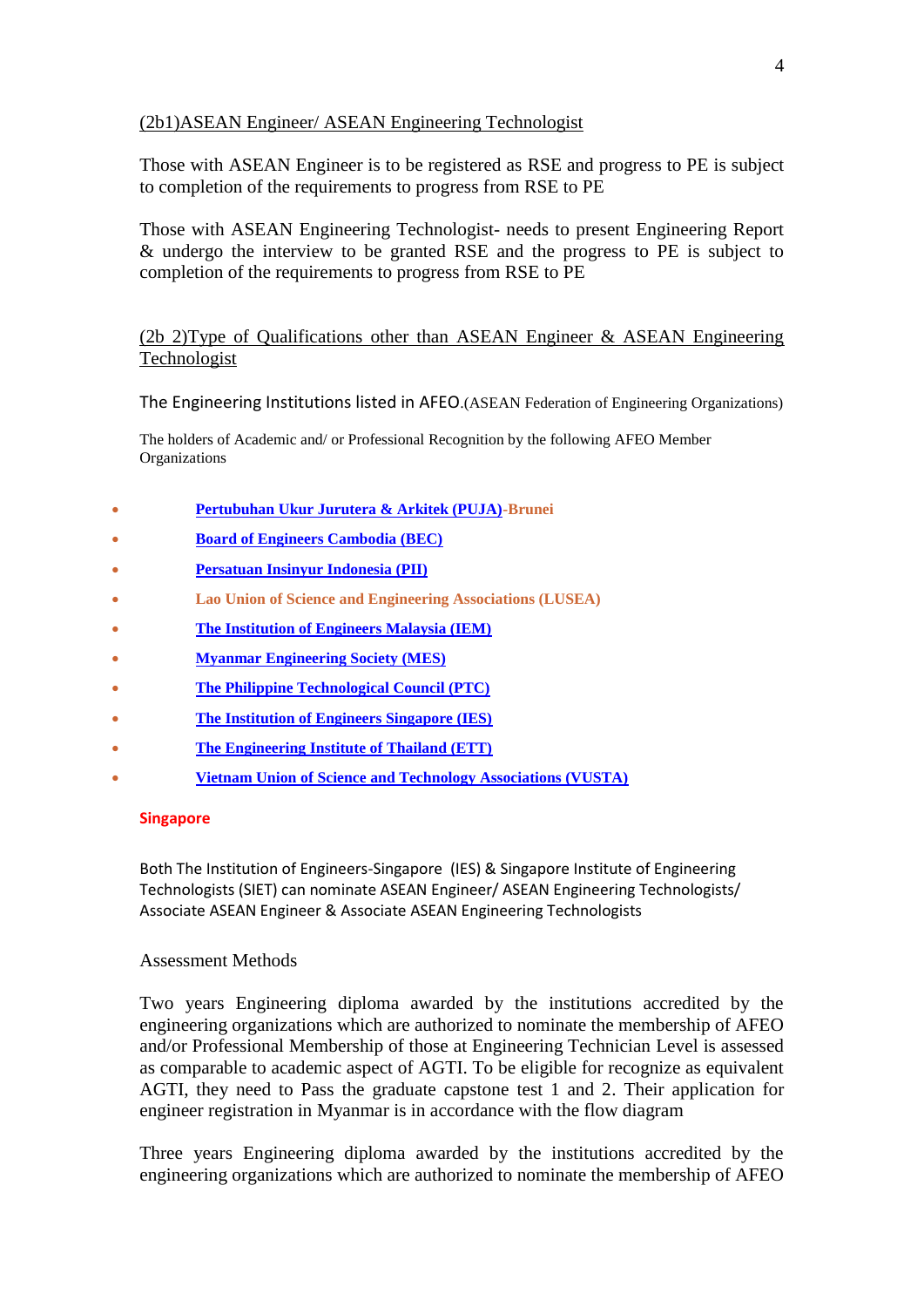and/or Professional Membership of those at Engineering Technologist Level is assessed as comparable to academic aspect of BTech. To be eligible for recognize as equivalent BTech they need to Pass the graduate capstone test 1 and 2. Their application for engineer registration in Myanmar is in accordance with the flow diagram.

Four years Engineering Bachelors degree or Four years Professional diploma in engineering awarded by the institutions accredited by the engineering organizations which are authorized to nominate the membership of AFEO and/or Professional Membership of those at Engineering Technologist or Engineer Level is assessed as comparable to academic aspect of BE. To be eligible for recognize as equivalent BE, they need to Pass the graduate capstone test 1 and 2. Their application for engineer registration in Myanmar is in accordance with the flow diagram

## **(2c) Myanmar citizens with Academic and /or Professional Qualifications obtained from the countries which engineering standards and reference materials are widely used international engineering techniques**

Myanmar citizens with Academic and /or Professional Qualifications at Engineering Technologist or Professional Engineer level obtained from the countries which engineering standards and reference materials are widely used international engineering techniques can apply for

• Trainee Engineer/ Trainee Engineering Technologists / RE (Supervised Practice)/RE (with independent practice), RSE /PE depending on their qualifications and experiences in accordance with Myanmar Engineering Registration Rules.

### **(2c-1)Types of Qualifications**

- Academic Qualifications of Washington Accord / Sydney Accord / Dublin Accord Countries
- Engineering Technician / Engineering Technologist/Professional Engineer Registration with National Level or State level Engineers Registration Boards or National Engineering Institutions

### **Procedures**

(2c1a)Those with only academic qualifications

- Two Years Diploma at Engineering Technician level under Dublin Accord is to be admitted as Graduate Engineering Technician with AGTI level and the registration route toward RE/RSE/PE is the same as the holders of Myanmar AGTI under accredited qualifications subject to successful completion of Graduate Capstone Test Part 2.
- Three or four years Engineering Technologist degree under Sydney accord is to be admitted as Graduate Engineering Technologists with B Tech level the registration route toward RE/RSE/PE is the same as holders of Myanmar B Tech under accredited qualifications subject to successful completion of Graduate Capstone Test Part 2.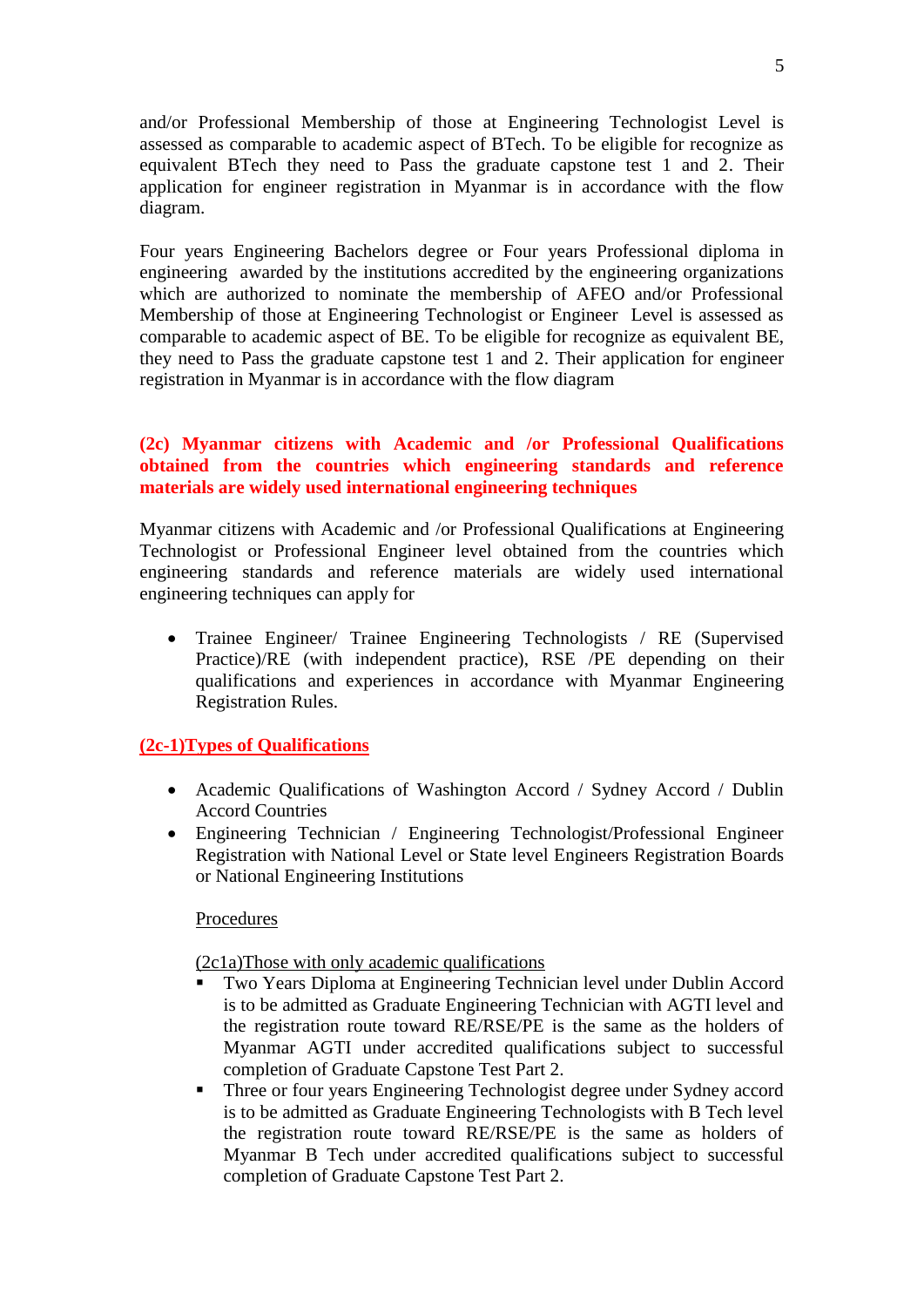Four to five years Professional Engineer degree under Washington accord is Graduate Engineer with B E level the registration route toward RE/RSE/PE is the same as holders of Myanmar B Tech under accredited qualifications subject to successful completion of Graduate Capstone Test Part 2.

# (2c1b)Those with Professional Engineer Registration

- **Professional Engineer Registration with National Level or State level need** to submit the Engineering Report mainly focus on how their qualifications and experiences will be utilized in development of Myanmar engineering and need to sit the interview to be admitted as RSE with specific endorsement. Progression to PE status has to follow Myanmar RSE to PE Progression route.
- Membership of Engineering Institutions of Sydney or Washington Accord Countries at Professional Engineer Level who are not Registered Professional Engineer need to follow the route prescribed for Special application case in the flow diagram.

# (2c1c )Those with Engineering Technologist Registration

- Engineering Technologist Registration with National Level or State level need to submit the Engineering Report mainly focus on how their qualifications and experiences will be utilized in development of Myanmar engineering and need to sit the interview to be admitted as RSE with specific endorsement. Progression to PE status has to follow Myanmar RSE to PE Progression route.
- Engineering Technologist Registration with National Level or State level need to undergo the assessment procedure by following the route prescribed for Special application case in the flow diagram.
- Membership of Engineering Institutions of Sydney or Washington Accord Countries at Engineering Technologist Level who are not Registered Engineering Technologists need to follow the route prescribed for Special application case in the flow diagram.

**3. Foreign qualifications assessment guideline for foreigners (Overseas engineers of Myanmar origins)**

# **(3a) Integration of Overseas engineers of Myanmar origins who are citizens of foreign countries and whom have not been granted Permanent Resident in Myanmar to contribute in engineering development works in Myanmar**

 Overseas engineers of Myanmar origins who are citizens of foreign countries and whom have not been granted Permanent Resident in Myanmar can contribute their voluntary service for engineering development of Myanmar under the supervision of RSE and PE & they need to acquire the relevant Employment visa in accordance with Myanmar Immigration Laws but to work as paid employees, they must apply for Limited Foreign RE or Limited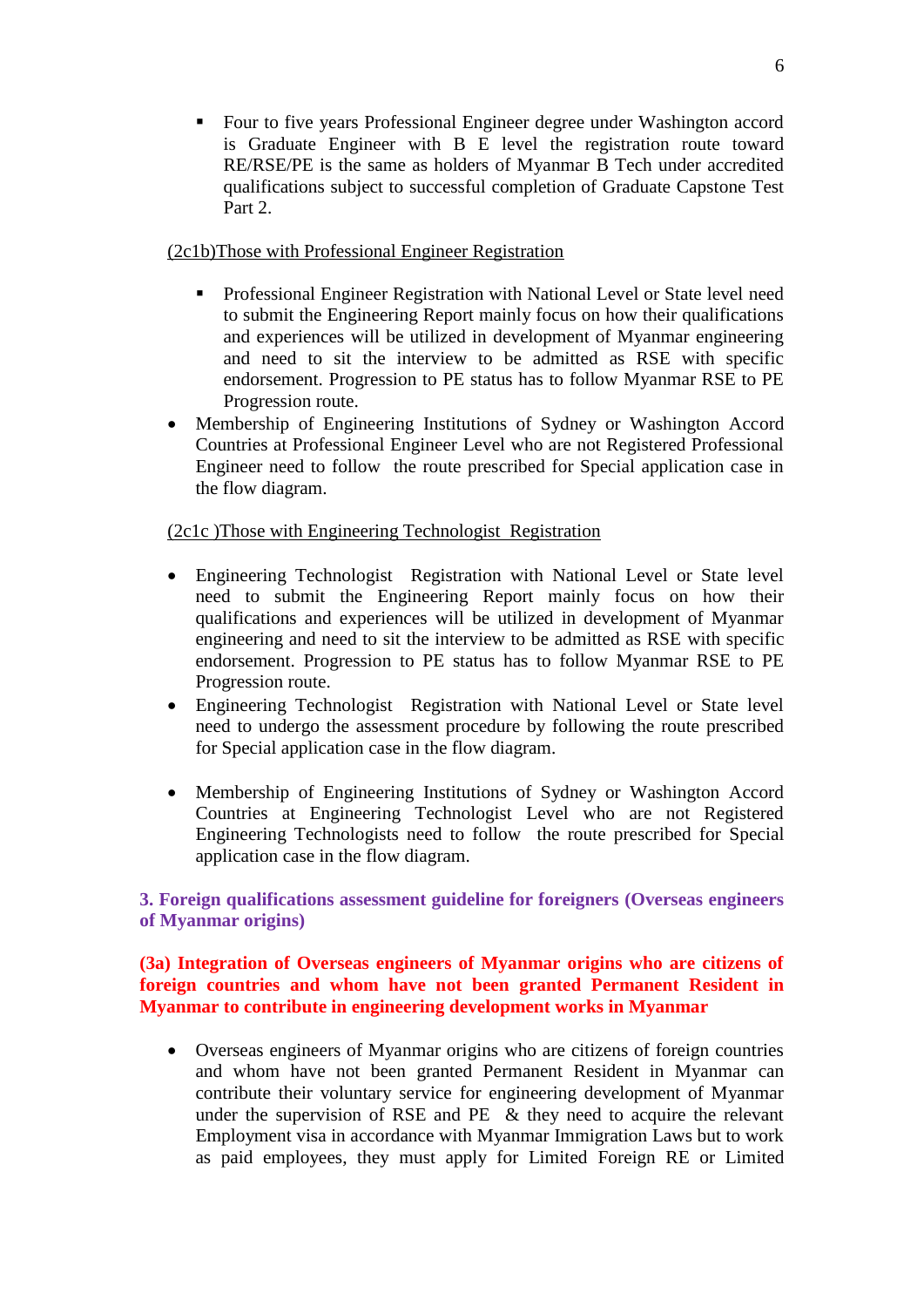Foreign RSE or Limited Foreign PE & practise in accordance with Myanmar Engineering Council Law.

- Overseas engineers of Myanmar origins who are citizens of foreign countries and whom have been granted Permanent Resident in Myanmar can work as paid employees in Myanmar engineering works and can apply for RE (Independent Practice) or RSE or PE in accordance with the following rules
	- Overseas engineers of Myanmar origins who are citizens of foreign countries who possess BE/BTech/AGTI issued by Technological Universities, Institutes of Technology, Government Technical Institutes, Government Technical Colleges and the engineering degrees and diplomas awarded by private institutions which are legally registered in Myanmar in accordance with relevant rules and regulations of Myanmar Government before Myanmar Engineering Council Laws and Engineering Regulations are passed in Myanmar can be granted RE (Independent Practice) on application. They must not do the engineering works which are prohibited by Clause 37 of Myanmar Engineering Council Law & Regulation 102 to 104 of Myanmar Engineering Council Regulations
	- Unless they have worked in engineering works in Myanmar for at least six years, Overseas engineers of Myanmar origins who are the citizens of foreign countries and whom have been granted Permanent Resident in Myanmar and who possess BE/BTech/AGTI issued by Technological Universities, Institutes of Technology, Government Technical Institutes, Government Technical Colleges and the engineering degrees and diplomas awarded by private institutions which are legally registered in Myanmar in accordance with relevant rules and regulations of Myanmar Government before Myanmar Engineering Council Laws and Engineering Regulations are passed in Myanmar, their foreign experiences are to be accepted for applying for RSE and PE under the pathway prescribed for the holders of accredited qualifications, They need to fulfil the following requirements.
		- Payments of income taxes to Government of Myanmar & evidences of the payment of taxes before they became foreign citizens.
		- The foreign experiences must be gained in engineering works.

.

- The holders of the engineering qualifications awarded in Myanmar after Myanmar Engineering Council Laws and Engineering Regulations are passed in Myanmar or the holders of overseas engineering qualifications are to be assessed in accordance with Myanmar Engineering Council Law & relevant regulations to apply for RE/RSE and PE under the route prescribed for Non accredited qualifications.
- Overseas engineers of Myanmar origins who are citizens of foreign countries ,whom have been granted Permanent Resident in Myanmar and who possess BE/BTech/AGTI issued by Technological Universities, Institutes of Technology, Government Technical Institutes, Government Technical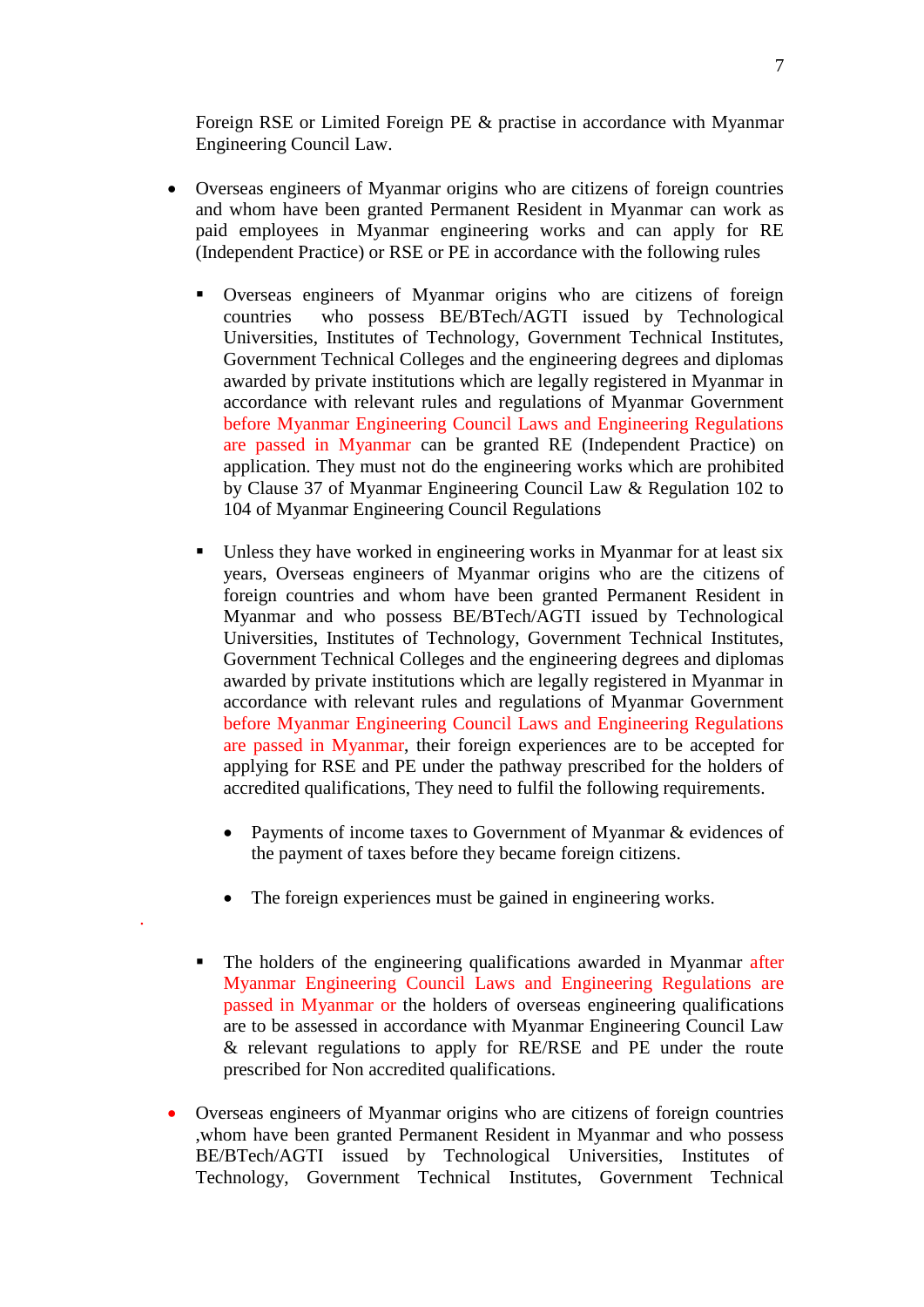Colleges and the engineering degrees and diplomas awarded by private institutions which are legally registered in Myanmar in accordance with relevant rules and regulations of Myanmar Government before Myanmar Engineering Council Laws and Engineering Regulations are passed in Myanmar and did not pay income taxes to Government of Myanmar are to be assessed in accordance with Myanmar Engineering Council Law & relevant regulations to apply for RSE and PE under the route prescribed for Non accredited qualifications.

**(3b) Overseas engineers of Myanmar origins who are citizens of foreign countries with the status of ASEAN Engineering Technologist or ASEAN Engineer & The Professional Qualifications obtained from the countries which engineering standards and reference materials are widely used international engineering techniques**

#### (3b1) ASEAN Engineer

Overseas engineers of Myanmar origins who are citizens of foreign countries with with ASEAN Engineer status can apply for

- Limited PE if they have not been granted Permanent Residency in Myanmar or if they have been granted Permanent Residency in Myanmar but have not met the eligibility criteria to apply for Myanmar citizenship
- PE if they have been granted Permanent Residency in Myanmar and have met the eligibility criteria to apply for Myanmar citizenship & presenting the evidence of having applied for Myanmar citizenship

#### (3b2) ASEAN Engineering Technologist

Those with ASEAN Engineering Technologist- needs to present Engineering Report & undergo the interview to be granted Limited RSE and the progress to Limited PE is subject to completion of the requirements to progress from RSE to PE

Overseas engineers of Myanmar origins who are citizens of foreign countries with with ASEAN Engineering Technologist status can apply for

- Limited RE/RSE if they have not been granted Permanent Residency in Myanmar or if they have been granted Permanent Residency in Myanmar but have not met the eligibility criteria to apply for Myanmar citizenship
- RE (with independent practice), RSE if they have been granted Permanent Residency in Myanmar and have met the eligibility criteria to apply for Myanmar citizenship & presenting the evidence of having applied for Myanmar citizenship.

### (3b3)Type of Qualifications other than ASEAN Engineer & ASEAN Engineering Technologist

Those without ASEAN Engineer or ASEAN Engineering Status will need to undergo the process including checking the institution from where they obtained the qualifications

The Engineering Institutions listed in AFEO.(ASEAN Federation of Engineering Organizations)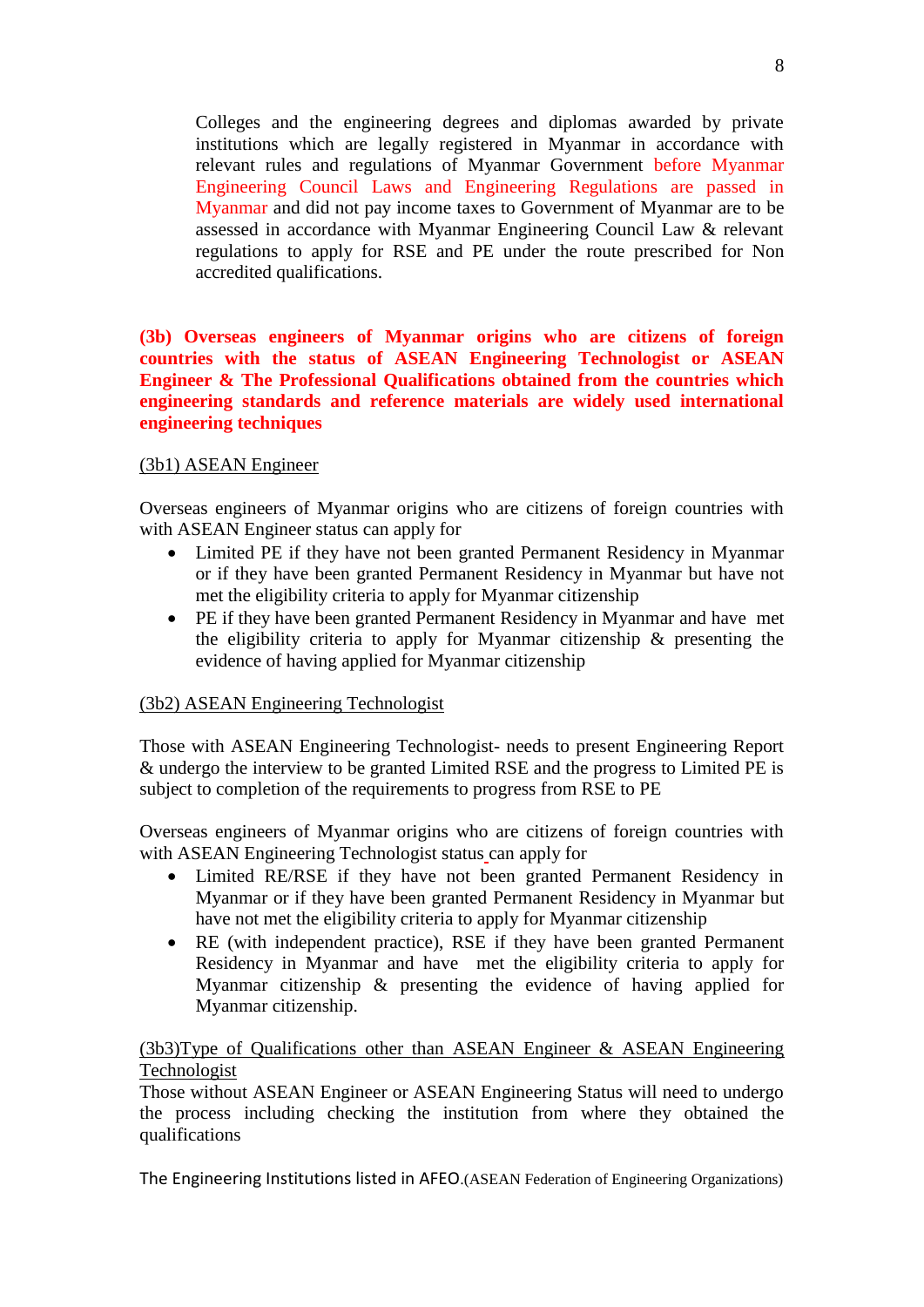The holders of Academic and/ or Professional Recognition by the following AFEO Member **Organizations** 

- **[Pertubuhan Ukur Jurutera & Arkitek \(PUJA\)-](http://www.puja-brunei.org/)Brunei**
- **[Board of Engineers Cambodia \(BEC\)](http://www.bec.gov.kh/)**
- **[Persatuan Insinyur Indonesia \(PII\)](http://www.pii.or.id/)**
- **Lao Union of Science and Engineering Associations (LUSEA)**
- **[The Institution of Engineers Malaysia \(IEM\)](http://www.myiem.org.my/)**
- **[Myanmar Engineering Society \(MES\)](http://www.mes.org.mm/)**
- **[The Philippine Technological Council \(PTC\)](http://www.ptc.org.ph/)**
- **[The Institution of Engineers Singapore \(IES\)](http://www.ies.org.sg/)**
- **[The Engineering Institute of Thailand \(ETT\)](http://www.eit.or.th/)**
- **[Vietnam Union of Science and Technology Associations \(VUSTA\)](http://www.vusta.vn/)**

#### **Singapore**

Both The Institution of Engineers-Singapore (IES) & Singapore Institute of Engineering Technologists (SIET) can nominate ASEAN Engineer/ ASEAN Engineering Technologists/ Associate ASEAN Engineer & Associate ASEAN Engineering Technologists

#### Assessment Methods

- Two years Engineering diploma awarded by the institutions accredited by the engineering organizations which are authorized to nominate the membership of AFEO and/or Professional Membership of those at Engineering Technician Level is assessed as comparable to academic aspect of AGTI. To be eligible for recognize as equivalent AGTI, they need to Pass the graduate capstone test 1 and 2. Their application for engineer registration in Myanmar is in accordance with the flow diagram
- Three years Engineering diploma awarded by the institutions accredited by the engineering organizations which are authorized to nominate the membership of AFEO and/or Professional Membership of those at Engineering Technologist Level is assessed as comparable to academic aspect of BTech. To be eligible for recognize as equivalent BTech they need to Pass the graduate capstone test 1 and 2. Their application for engineer registration in Myanmar is in accordance with the flow diagram.
- Four years Engineering Bachelors degree or Four years Professional diploma in engineering awarded by the institutions accredited by the engineering organizations which are authorized to nominate the membership of AFEO and/or Professional Membership of those at Engineering Technologist or Engineer Level is assessed as comparable to academic aspect of BE. To be eligible for recognize as equivalent BE, they need to Pass the graduate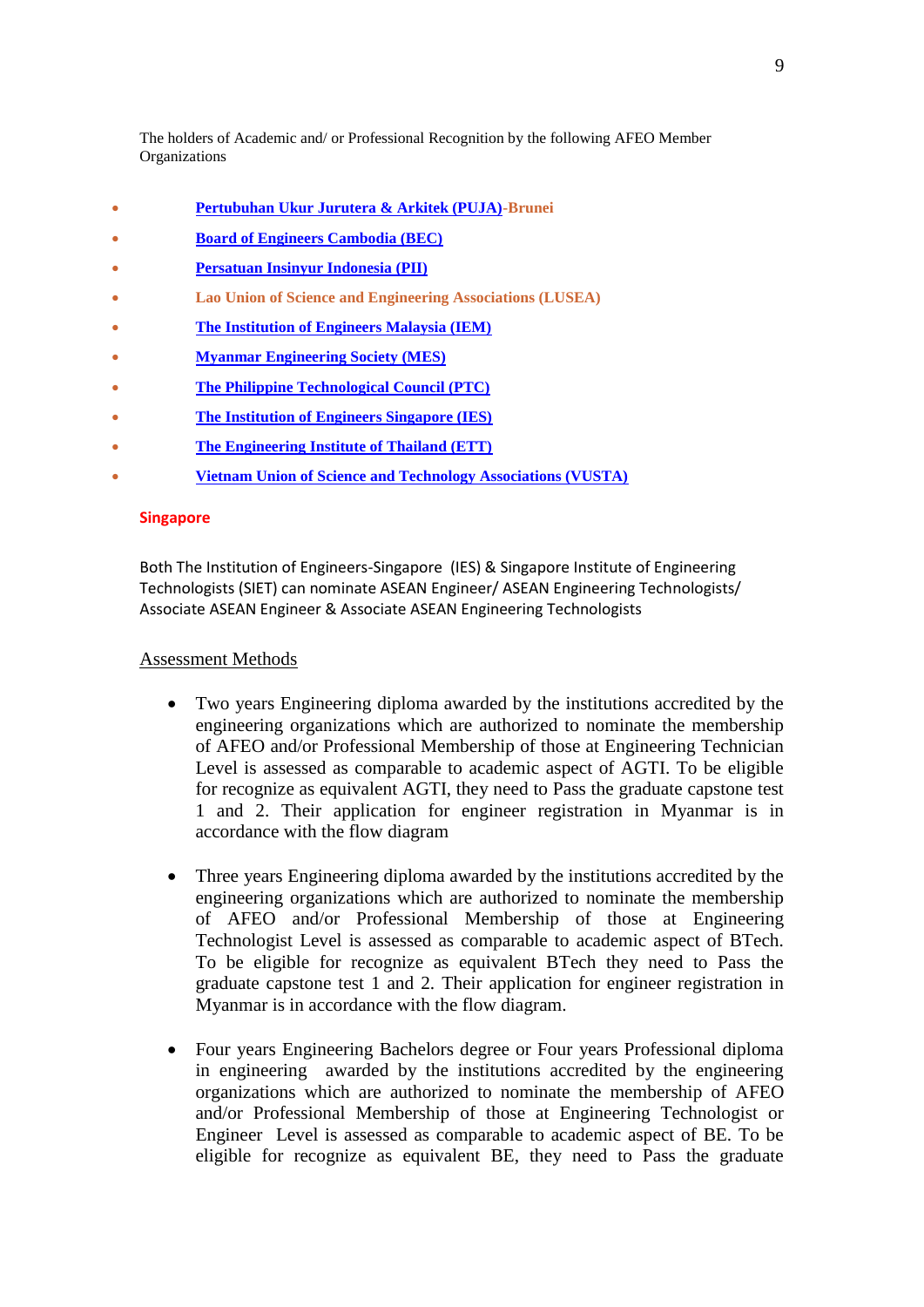capstone test 1 and 2. Their application for engineer registration in Myanmar is in accordance with the flow diagram

**(3c) Overseas engineers of Myanmar origins who are citizens of foreign countries with the following Professional Engineer or Engineering Technologist Qualifications obtained from the countries which engineering standards and reference materials are widely used international engineering techniques at Engineering Technologist** 

# (3c1) Assessment of full Professional Engineer qualifications

Overseas engineers of Myanmar origins who are citizens of foreign countries with the following Professional Engineer Qualifications obtained from the countries which engineering standards and reference materials are widely used as international engineering techniques at Engineering Technologist level can apply for Professional Engineer as follows:

(a) They must possess the followings

# Types of qualifications

- Professional Engineer Qualifications covered in Washington Accord & evidence of Professional Engineer Registration at the national level or by the States Boards of Professional Engineers of the countries which are signatories of the Washington Accord OR
- Although Professional Engineer Qualifications are obtained from the countries which are not the signatories of the Washington Accord , evidence of Professional Engineer Registration at the national level or by the States Boards of Professional Engineers of the countries which are signatories of the Washington Accord can also be accepted.
- (b) They need to sit the interview

Subject to completion of interview, Those with Full Professional Engineer is to be registered as follows:-

- Limited PE if they have not been granted Permanent Residency in Myanmar or if they have been granted Permanent Residency in Myanmar but have not met the eligibility criteria to apply for Myanmar citizenship
- PE if they have been granted Permanent Residency in Myanmar and have met the eligibility criteria to apply for Myanmar citizenship & presenting the evidence of having applied for Myanmar citizenship.
- As Myanmar is official language of Myanmar, the engineer must show the proficiency in Myanmar language. If they are fluent in language proficiency of Myanmar ethnic groups and will only work in the region where the language of Myanmar ethnic groups is commonly used, their proficiency in the language of Myanmar ethnic groups can also be taken into account.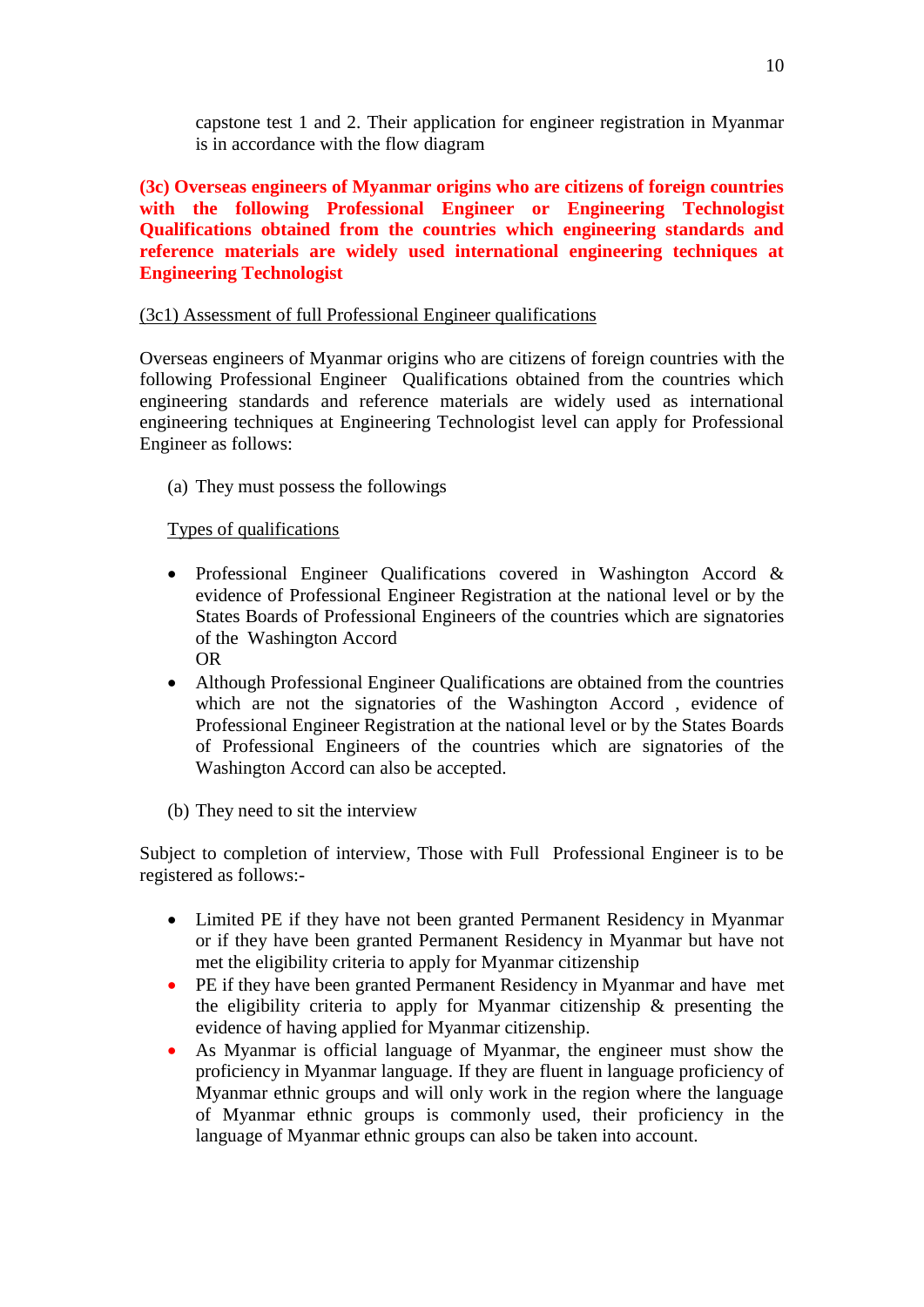# (3c2) Assessment of full Membership of Professional engineering institution without Professional Engineer Status

They need to follow the special application to be granted as Limited RSE. On successful completion of RSE Assessment, the outcomes are as follows:

- Limited RE or Limited RSE if they have not been granted Permanent Residency in Myanmar or if they have been granted Permanent Residency in Myanmar but have not met the eligibility criteria to apply for Myanmar citizenship
- Limited RE or Limited RSE if they have been granted Permanent Residency in Myanmar and have met the eligibility criteria to apply for Myanmar citizenship & presenting the evidence of having applied for Myanmar citizenship.
- As Myanmar is official language of Myanmar, the engineer must show the proficiency in Myanmar language. If they are fluent in language proficiency of Myanmar ethnic groups and will only work in the region where the language of Myanmar ethnic groups is commonly used, their proficiency in the language of Myanmar ethnic groups can also be taken into account.

# (3c3) Assessment of Engineering Technologist Qualifications

They need to follow the Special Application Route in the flow diagram to be granted Limited RSE. To be eligible to follow such route, the followings are required:-

- (a) Types of qualifications need to be possessed
- Engineering Technologist Qualifications covered in Sydney Accord & evidence of Engineering Technologist or Technician Engineer or Incorporated Engineer Registration OR
- Although Engineering Technologist Qualifications are obtained from the countries which are not the signatories of the Sydney Accord , evidence of Engineering Technologist or Technician Engineer or Incorporated Engineer Registration in the countries which are signatories of Sydney Accord can also be accepted.
- (b) They need to follow the Special Application Route in the flow diagram

On successful completion of RSE Assessment, the outcomes are as follows:-

- Limited RE/Limited RSE if they have not been granted Permanent Residency in Myanmar or if they have been granted Permanent Residency in Myanmar but have not met the eligibility criteria to apply for Myanmar citizenship
- RE (with independent practice), RSE if they have been granted Permanent Residency in Myanmar and have met the eligibility criteria to apply for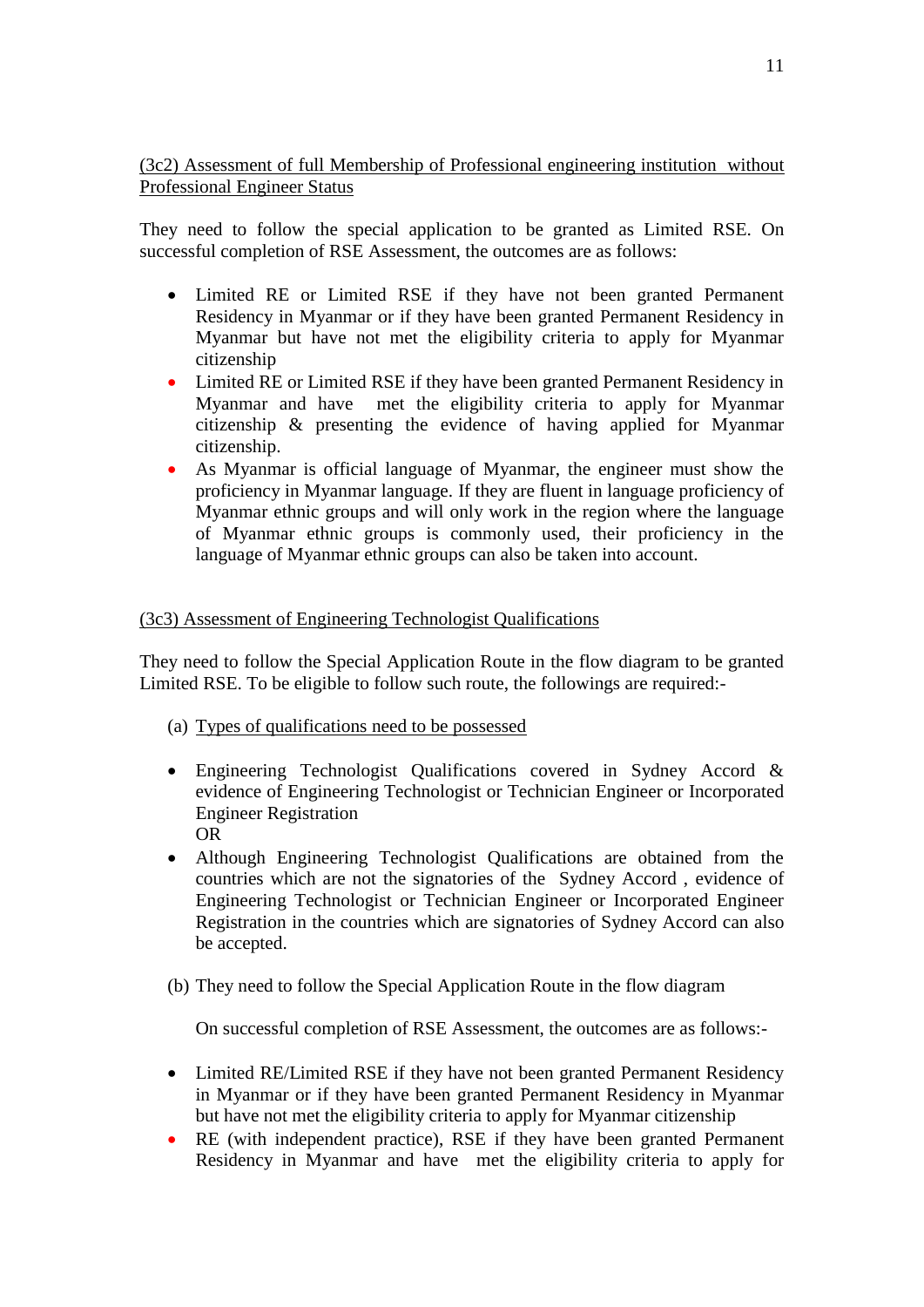Myanmar citizenship & presenting the evidence of having applied for Myanmar citizenship.

 As Myanmar is official language of Myanmar, the engineer must show the proficiency in Myanmar language. If they are fluent in language proficiency of Myanmar ethnic groups and will only work in the region where the language of Myanmar ethnic groups is commonly used, their proficiency in the language of Myanmar ethnic groups can also be taken into account.

**(3d) Overseas engineers of Myanmar origins who are citizens of foreign countries with The Professional Qualifications obtained from the countries which are not ASEAN Mutual Recognition Agreement or not the signatories of Washington Accord/ Sydney Accord & Dublin Accord**

• The procedures described in (5) must be followed

**4. Foreign qualifications assessment guideline for foreigners (Overseas engineers of non Myanmar origins)**

**Overseas engineers of Non Myanmar origins who are citizens of foreign countries with The Professional Qualifications obtained from the countries which engineering standards and reference materials are widely used international engineering techniques**

- They are to be assessed individually depending on
	- 1. Their qualifications, experiences and skills and the requirements of the projects in Myanmar
	- 2. Their understanding of Myanmar cultural values
	- 3. Their commitment to contribute their skills in development of Myanmar engineers (  $2 \& 3$ ) can be demonstrated in essay  $\&$  at interview conducted in English.
	- 4. Their basic knowledge of Myanmar language.
	- 5. Their workplace communication & co-operation capability
	- 6. Mutual Recognition Agreement between the qualifications authorities of their countries & Myanmar Engineering Society & Myanmar Engineering Council
	- 7. If specific Myanmar standards are used, their capability to match their engineering knowledge/ skills and usage of their standards to smooth interfacing with relevant Myanmar engineering standards

Procedures

- Depending on assessment, the recommendation for direct admission as Limited RE/Limited RSE/Limited PE OR
- Engineering Fundamental and/ or Engineering Practice Test and then assessment of CPD/PDP/ Engineering Report / Interview OR
- Appropriate exemptions in assessment procedures at the discretion of Engineering Accreditation of Myanmar Engineering Council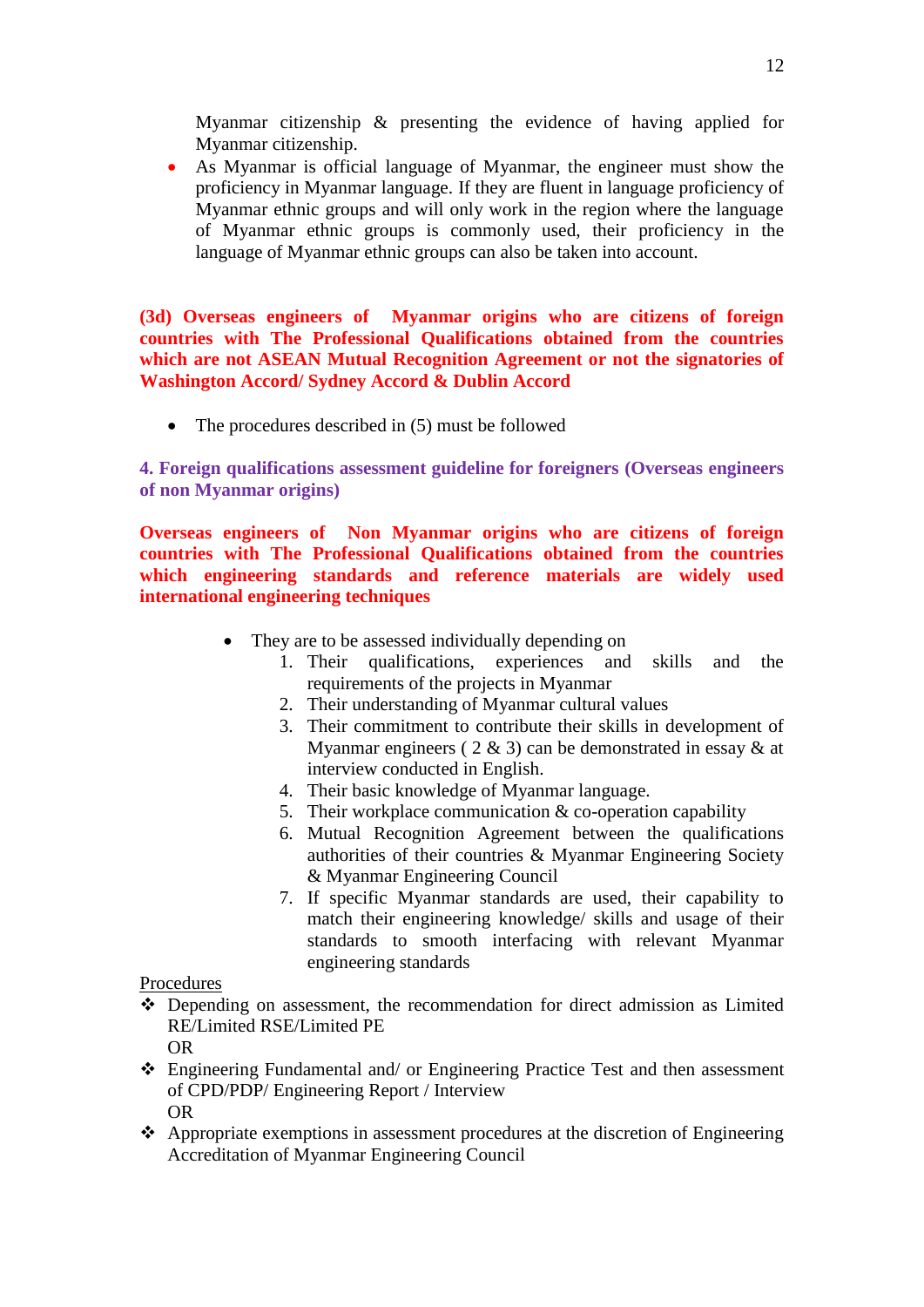**(5) Overseas engineers of Myanmar and Non Myanmar origins who are citizens of foreign countries with The Professional Qualifications obtained from the countries which are not ASEAN Mutual Recognition Agreement or not the signatories of Washington Accord/ Sydney Accord & Dublin Accord**

- For Overseas engineers of Myanmar origins and Non Myanmar origins who are citizens of foreign countries, and who possess Professional Qualifications obtained from the countries which are not covered by ASEAN Mutual Recognition Agreement or not the signatories of Washington Accord/ Sydney Accord & Dublin Accord can be assessed in same as to the procedures for those with the Professional Qualifications obtained from the countries which engineering standards and reference materials are the ones which are widely used international engineering techniques, subject to fulfilling the following requirements:-
- \* Before the considering the application for Engineers Registration in Myanmar, to assess the overseas qualifications, the following steps are to be applied.
- **(1) Checking the authenticity of the qualifications—It involves the checking of Original or Certified copies of certificates**
- **(2) Checking the legitimacy of the overseas institution where you got your qualifications, it may involve the following steps**
- ❖ **D** online checking of the institutes through internet websites . The institution must have approval by Government or Professional Association which was founded in accordance relevant incorporation laws of the state.
- $\cdot \cdot$  **I** The institution is included in the list of the professional associations which are governed by the following international mutual recognition accords
- ❖ (1) Washington Accord for Professional Engineers
- (2) Sydney Accord for Engineering Technologists
- (3) Dublin Accord for Engineering associates
- ❖ ASIA PACIFIC ENGINEER [http://www.ieagreements.org](http://www.ieagreements.org/)
- SOUTH PACIFIC ENGINEER *[http://www.spengineer.org](http://www.spengineer.org/)*
- **ENGINEERING COUNCIL OF UNITED KINGDOM** [http://www.engc.org.uk](http://www.engc.org.uk/)
- SOCIETY OF PROFESSIONAL ENGINEERS (UK)
- Professional Engineer-PEng (UK) Registration [http://www.professionalengineers-uk.org](http://www.professionalengineers-uk.org/)
- Engineering Council of South Africa

[https://www.ecsa.co.za](https://www.ecsa.co.za/)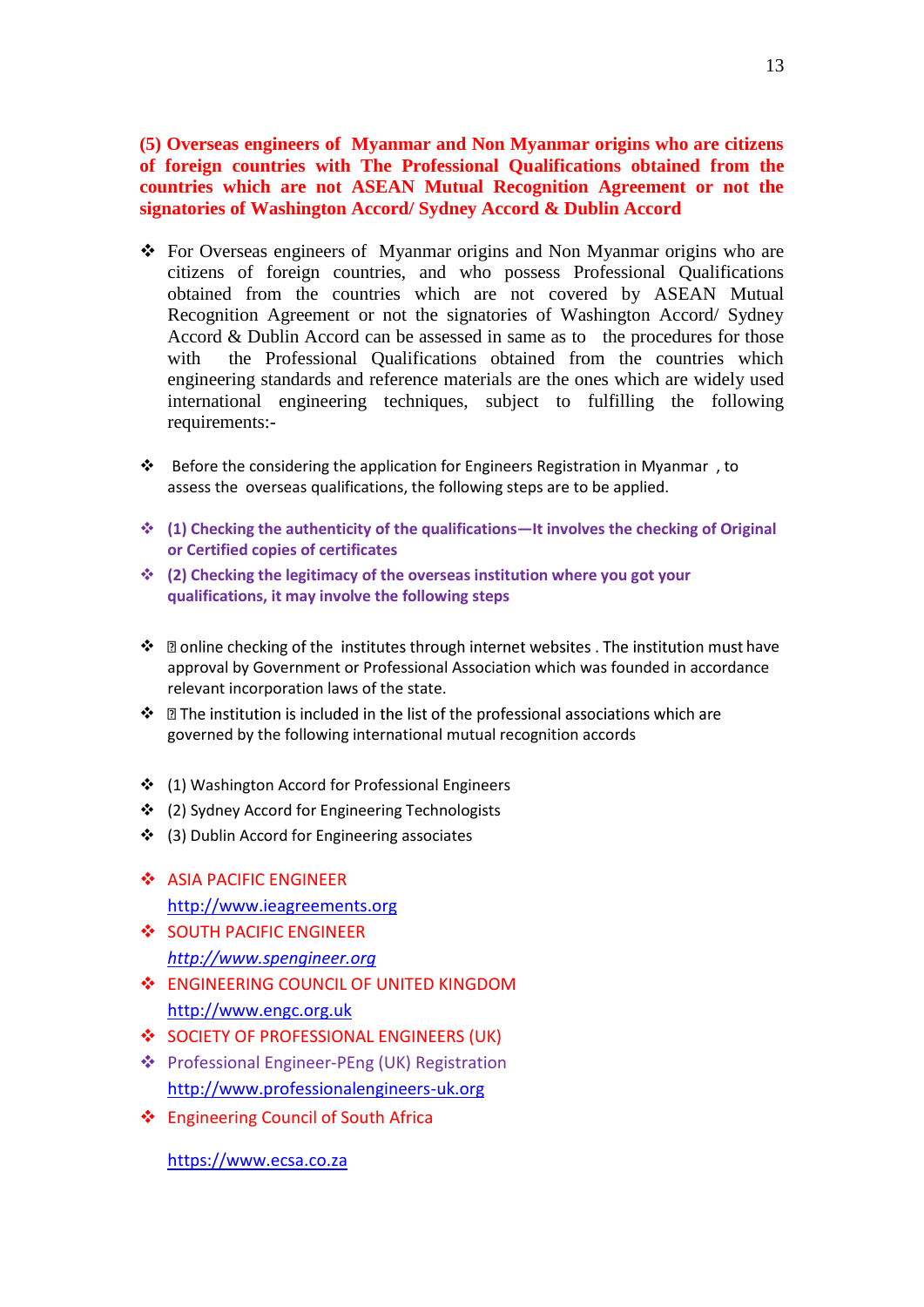European Federation of National Engineering Associations (FEANI)

# [http://www.feani.org](http://www.feani.org/)

Canada

Professional Engineer & Engineering Technologists/ Technicians Registration in Canada

Professional Engineer- The Institution of Engineers Canada

[http://www.engineerscanada.ca](http://www.engineerscanada.ca/)

Engineering Council of India

<http://www.ecindia.org/>

- Pakistan Engineering Council [www.pec.org.pk](http://www.pec.org.pk/)
- EMF International Register of Professional Engineers in Hong Kong, China

<http://www.hkie.org.hk/>

Professional Engineer Registration in Japan

<https://www.engineer.or.jp/sub09/>

The Engineering Institutions listed in AFEO.(ASEAN Federation of Engineering Organizations)

The holders of Academic and/ or Professional Recognition by the following AFEO Member **Organizations** 

- **[Pertubuhan Ukur Jurutera & Arkitek \(PUJA\)-](http://www.puja-brunei.org/)Brunei**
- **[Board of Engineers Cambodia \(BEC\)](http://www.bec.gov.kh/)**
- **[Persatuan Insinyur Indonesia \(PII\)](http://www.pii.or.id/)**
- **Lao Union of Science and Engineering Associations (LUSEA)**
- **[The Institution of Engineers Malaysia \(IEM\)](http://www.myiem.org.my/)**
- **[Myanmar Engineering Society \(MES\)](http://www.mes.org.mm/)**
- **[The Philippine Technological Council \(PTC\)](http://www.ptc.org.ph/)**
- **[The Institution of Engineers Singapore \(IES\)](http://www.ies.org.sg/)**
- **[The Engineering Institute of Thailand \(ETT\)](http://www.eit.or.th/)**
- **[Vietnam Union of Science and Technology Associations \(VUSTA\)](http://www.vusta.vn/)**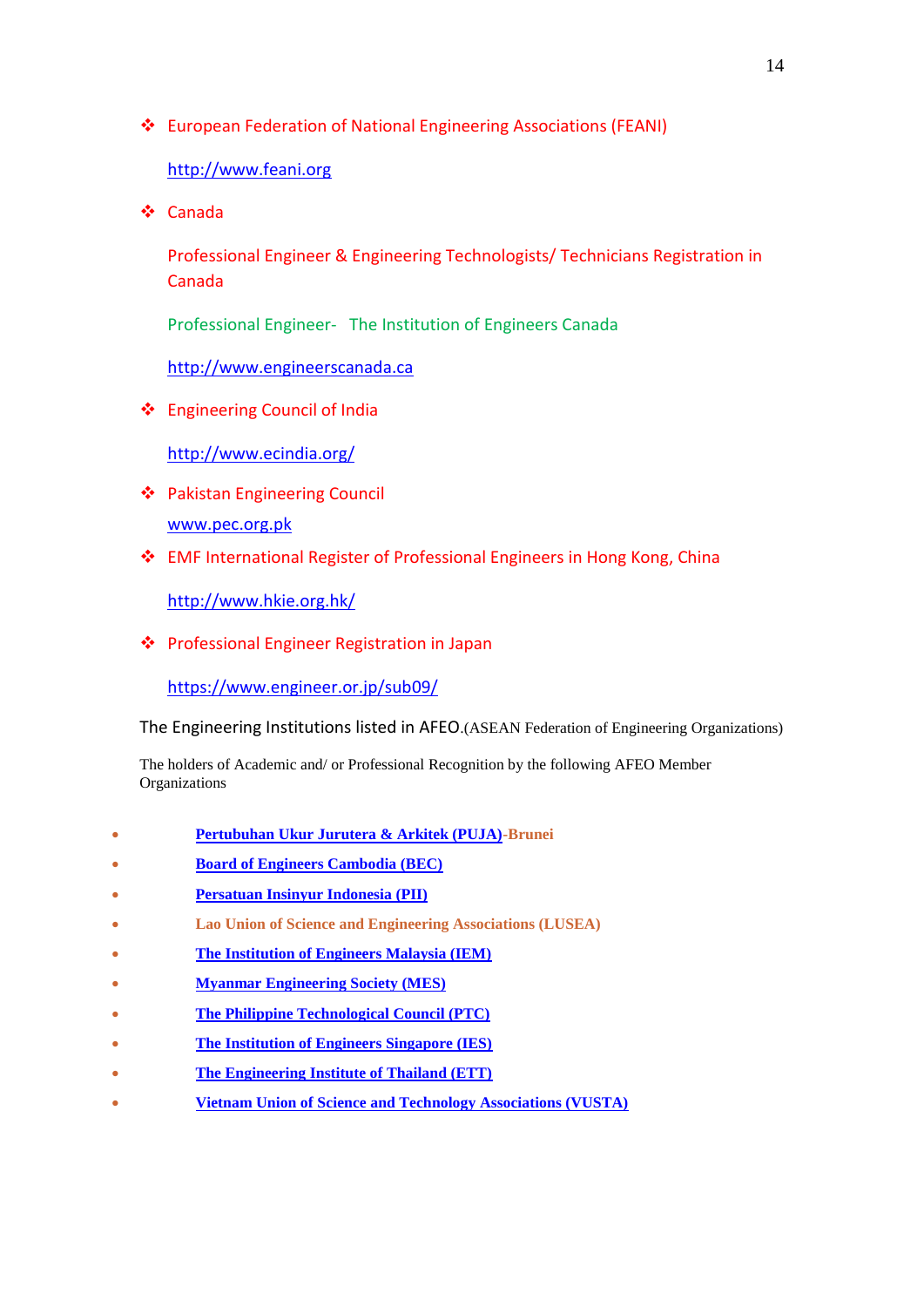**Singapore-**Both The Institution of Engineers-Singapore (IES) & Singapore Institute of Engineering Technologists (SIET) can nominate ASEAN Engineer/ ASEAN Engineering Technologists/ Associate ASEAN Engineer & Associate ASEAN Engineering Technologists

#### **(A) Washington Accord for Professional Engineers**

- (1) **Australia**  Represented by Engineers Australia (*1989*)
- (2) **Canada**  Represented by Engineers Canada (*1989*)
- (3) **Chinese Taipei**  Represented by Institute of Engineering Education Taiwan (*2007*)
- (4) **Hong Kong China**  Represented by The Hong Kong Institution of Engineers (*1995*)

(5) **India** - Represented by National Board of Accreditation (*2014*) *(Applies only to programmes accredited by NBA offered by education providers accepted by NBA as Tier 1 institutions.)* 

(6) **Ireland** - Represented by Engineers Ireland (*1989*)

(7) **Japan** - Represented by Japan Accreditation Board for Engineering Education (*2005*)

- (8) **Korea**  Represented by Accreditation Board for Engineering Education of Korea (*2007*)
- (9) **Malaysia**  Represented by Board of Engineers Malaysia (*2009*)
- (11) **New Zealand**  Represented by Institution of Professional Engineers NZ (*1989*)
- (12) **Russia**  Represented by Association for Engineering Education of Russia (*2012*)
- (13) **Singapore**  Represented by Institution of Engineers Singapore (*2006*)
- (14) **South Africa**  Represented by Engineering Council of South Africa (*1999*)
- (15) **Sri Lanka**  Represented by Institution of Engineers Sri Lanka (*2014*)
- (16) **Turkey**  Represented by MUDEK (*2011*)
- (17) **United Kingdom**  Represented by Engineering Council UK (*1989*)
- (18) **United States**  Represented by Accreditation Board for Engineering and Technology

#### **(2)Sydney Accord for Engineering Technologists**

Flowing from the Washington Accord, a similar Agreement was developed for Engineering

Technologists or Incorporated Engineers, called the **Sydney Accord (SA)**, which was signed in June 2001.

#### **(3)Dublin Accord for Engineering Associates**

The Dublin Accord is an agreement for the international recognition of Engineering Technician qualifications.

In May 2002 the national engineering organisations of the United Kingdom, Republic of Ireland, South Africa and Canada signed an agreement mutually recognising the qualifications which underpin the granting of Engineering Technician titles in the four countries.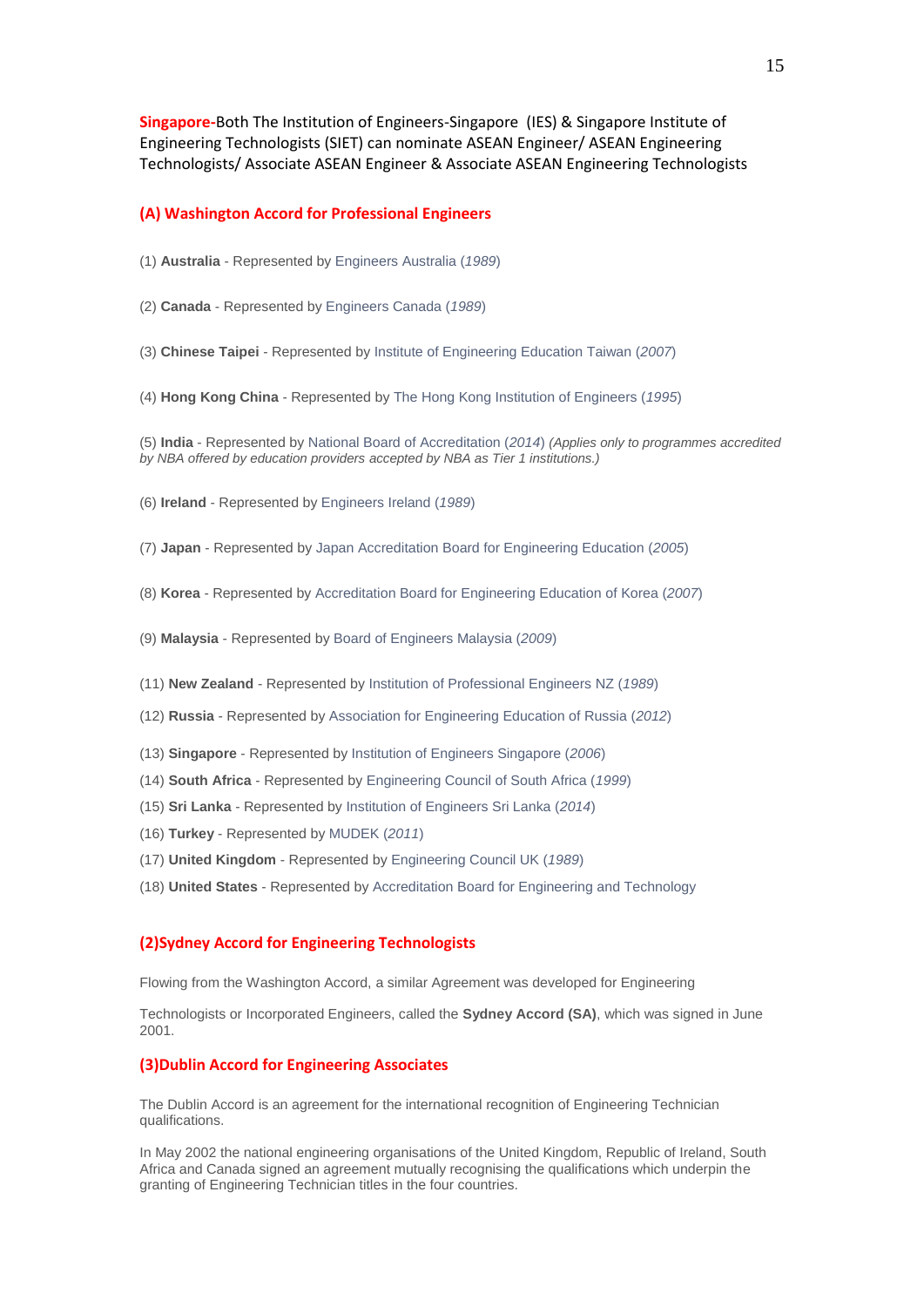Currently there are 8 Signatories to the Dublin Accord; Australia, Canada, Ireland , Korea, New Zealand, South Africa, United Kingdom and the United States.

#### **Reference**

The institution is listed in Country Education Profiles published by National Office of Overseas Skills

#### Recognition-Australia

- For Overseas engineers of Non Myanmar origins who are citizens of foreign countries, will have to fulfil
	- They are to be assessed individually depending on
		- 1. Their qualifications, experiences and skills and the requirements of the projects in Myanmar
		- 2. Their understanding of Myanmar cultural values
		- 3. Their commitment to contribute their skills in development of Myanmar engineers ( 2 & 3) can be demonstrated in essay & at interview conducted in English.
		- 4. Their basic knowledge of Myanmar language.
		- 5. Their workplace communication & co-operation capability
		- 6. Mutual Recognition Agreement between the qualifications authorities of their countries & Myanmar Engineering Society & Myanmar Engineering Council
		- 7. If specific Myanmar standards are used, their capability to match their engineering knowledge/ skills and usage of their standards to smooth interfacing with relevant Myanmar engineering standards

#### Procedures

- Depending on assessment, the recommendation for direct admission as Limited RE/Limited RSE/Limited PE
	- OR
- Engineering Fundamental and/ or Engineering Practice Test and then assessment of CPD/PDP/ Engineering Report / Interview OR
- $\triangle$  Appropriate exemptions in assessment procedures at the discretion of Engineering Accreditation of Myanmar Engineering Council

### **(6) Granting RE/RSE & PE in the engineering discipline which are not included in Regulation 102 to 104 of Myanmar Engineering Council Regulations**

Regulation 102, 103 and 104 only covers Civil, Electrical and Mechanical Works. The other engineering disciplines such as Electronics, ICT Engineering, Biotechnology, Chemical, Mining, Petroleum etc are not covered in Regulation 102, 103 and 104.

Those engineering works can become the types of works which are prohibited by Clause 37 of Myanmar Engineering Council law or which are not are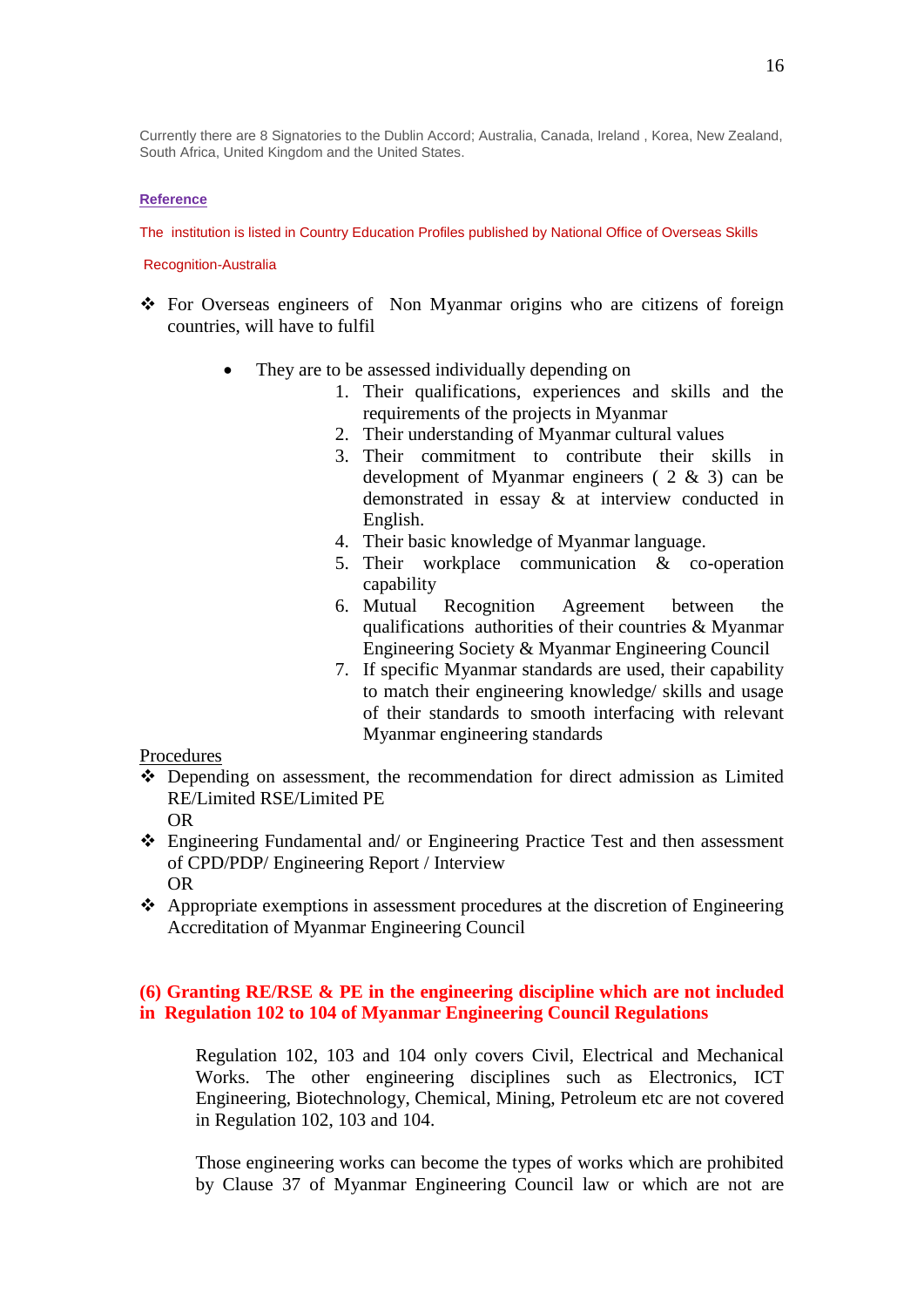prohibited by Clause 37 of Myanmar Engineering Council law depending on the risk assessment.

High and medium risk works which are related to hazardous area practice and which can happen explosion, fire, man made disaster etc can only be executed by PE and RSE

No risk and low risk works which are related to hazardous area practice and which can happen explosion, fire, man made disaster etc can also be executed by RE (Independent Practice).

Risk assessment tasks are to be executed by consultation with relevant engineering specifications and standards by consulting with relevant technical committees of Myanmar Engineering Society and Myanmar Engineering Council.

# **(7) Application of Technical Specifications and Standards**

Until the time, all technical specifications and standards have been written as Myanmar Engineering Specifications and Standards, the use of technical specifications by Myanmar Engineers have to follow the following system.

- If Myanmar Engineering Practice Regulations, Standards and Specifications have been developed in the engineering discipline area, Myanmar Engineering Practice Regulations, Standards and Specifications must be used. For example, Electricity Supply Rules and Regulations have been developed, they must be used. Myanmar Building Codes have been developed, they must be used. Those Myanmar Engineering Practice Regulations, Standards and Specifications are required to be taught to the students who will sit Engineering Capstone Test Part 2 in their final year to be eligible to grant RE(Independent Practice). TU/ GTC Teachers who want to apply for RE/RSE/PE must be familiar with them.
- If Myanmar Engineering Practice Regulations, Standards and Specifications have not been developed in the engineering discipline area, the relevant international standards must be applied as follows.
	- Relevant ISO Standards
	- Relevant IEC Standards
	- Relevant IEEE Standards
	- Relevant standards written in English of the following countries
		- $\bullet$  USA
		- $\bullet$  UK
		- Australia
		- New Zealand
		- Canada
		- Ireland
		- Singapore
		- Japan
		- IMO for Maritime Standards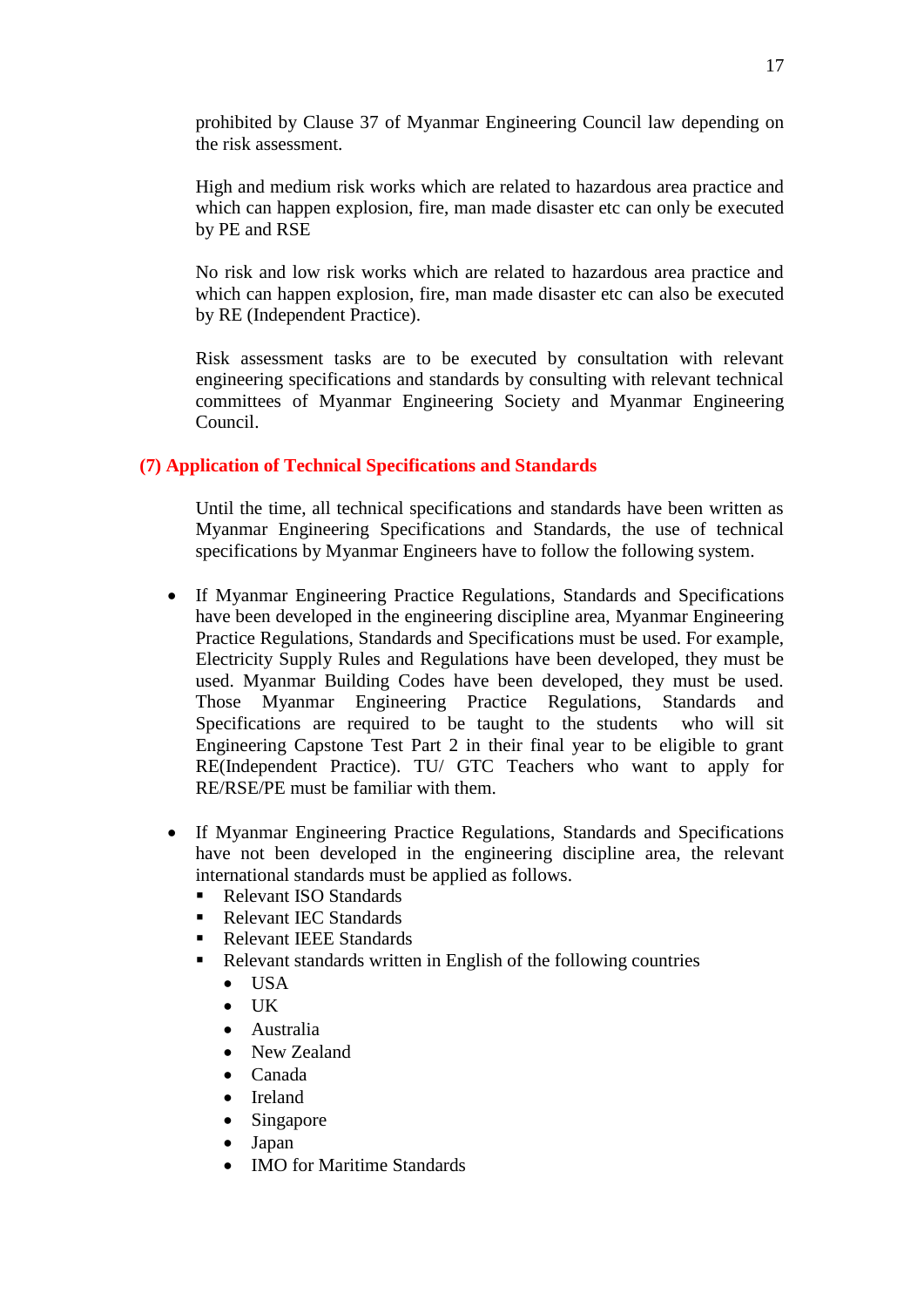- AMSA for Maritime Standards
- The standards accepted by Myanmar Engineering Council & Relevant Technical Committees of Myanmar Engineering Society.
- The Standards commonly accepted by ASEAN Countries
- The standards of other countries which are written in English by the foreign engineering firms but the use of standard must be approved by Myanmar Engineering Council.

# **(7a)The types of the works in which the standard prescribed by Myanmar Engineering Council must be followed.**

- If Myanmar Engineering Practice Regulations, Standards and Specifications have been developed in the engineering discipline area, Myanmar Engineering Practice Regulations, Standards and Specifications must be used.
- If Myanmar Engineering Practice Regulations, Standards and Specifications have not been developed in the engineering discipline area, Myanmar Engineering Council must decide which standard to be followed for the following kind of the tasks.
	- Defects in one area can spread to the other parts and can disrupt the whole system. For example, fault in one part of the electrical power system can spread to the whole power system, Fault in one telecommunication line section can outage the whole telecommunication supply network. Fault in one area of water/ gas and oil pipe line can lead to damage in the whole water/ gas pipe line, Chemical spray can pollute the large area of the region. Damage of dam can lead to flooding in the whole region etc.
	- Defects can lead to man-made disaster.
	- Defects can cause enormous damage. For example, fire in Petrol or gas station can burn out the whole township.
	- High risk jobs.
	- Confined area jobs
- If the above kind of damage which can lead to the disasters and impact on the whole system can not happen, the PE / RSE can select the appropriate Standard based on his or her expertise and the use of the standard must be submitted with proposal to the relevant granting authority as well as to Myanmar Engineering Council.

### **(7b)The types of the works in which PE/RSE can decide on which standard that he or she can choose**

If the type of work work is not the one for which standard prescribed by Myanmar Engineering Council is required to be followed.

- RSE & PE can choose the appropriate international standard
- RSE and PE must exactly follow the requirements of the standards that they follow. They must submit the copies of the standard that they use to the relevant permit issuing authorities as well as to Myanmar